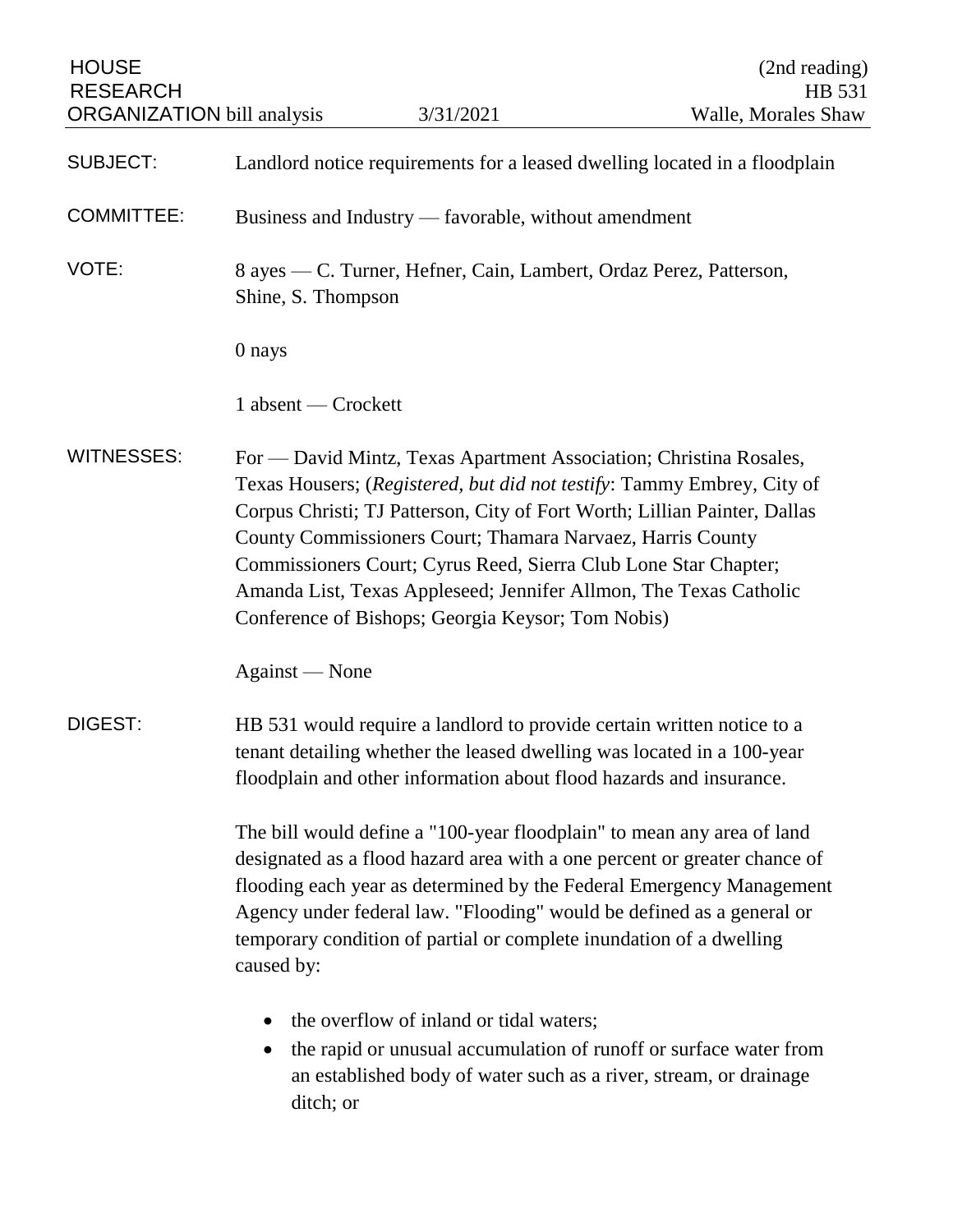## HB 531 House Research Organization page 2

 a ponding of water at or near a place where heavy or excessive rain fell.

A landlord would not be required to disclose on the notice that the landlord was aware that a dwelling was located in a 100-year floodplain if the elevation of the dwelling were above the flood levels in accordance with federal regulations.

If a landlord knew that flooding had damaged any portion of a dwelling at least once in the five years preceding the effective date of a lease, the landlord would be required to provide a written notice to the tenant.

The required notices would have to be included in a separate document given to the tenant before execution of the lease.

If a landlord violated these requirements and the tenant suffered a substantial loss or damage to personal property from flooding, a tenant would be authorized to terminate the lease by giving written notice. The notice would have to be given within 30 days of the date the damage occurred and the termination would be effective when the tenant surrendered possession of the dwelling.

If a lease was terminated under these provisions, the landlord would be required within 30 days to refund to the tenant all rent or other amounts paid in advance for any period after the effective date of the termination. A tenant's liability for delinquent, unpaid rent or other sums would not be affected.

The bill would take effect January 1, 2022, and would apply only to a lease agreement entered into or renewed on or after the effective date of the bill.

SUPPORTERS SAY: HB 531 would help Texans to be informed about the flood risks at a prospective dwelling by requiring that landlords provide written notice describing the flood risk before a tenant signed a lease. The bill also would create lease termination procedures for tenants who suffered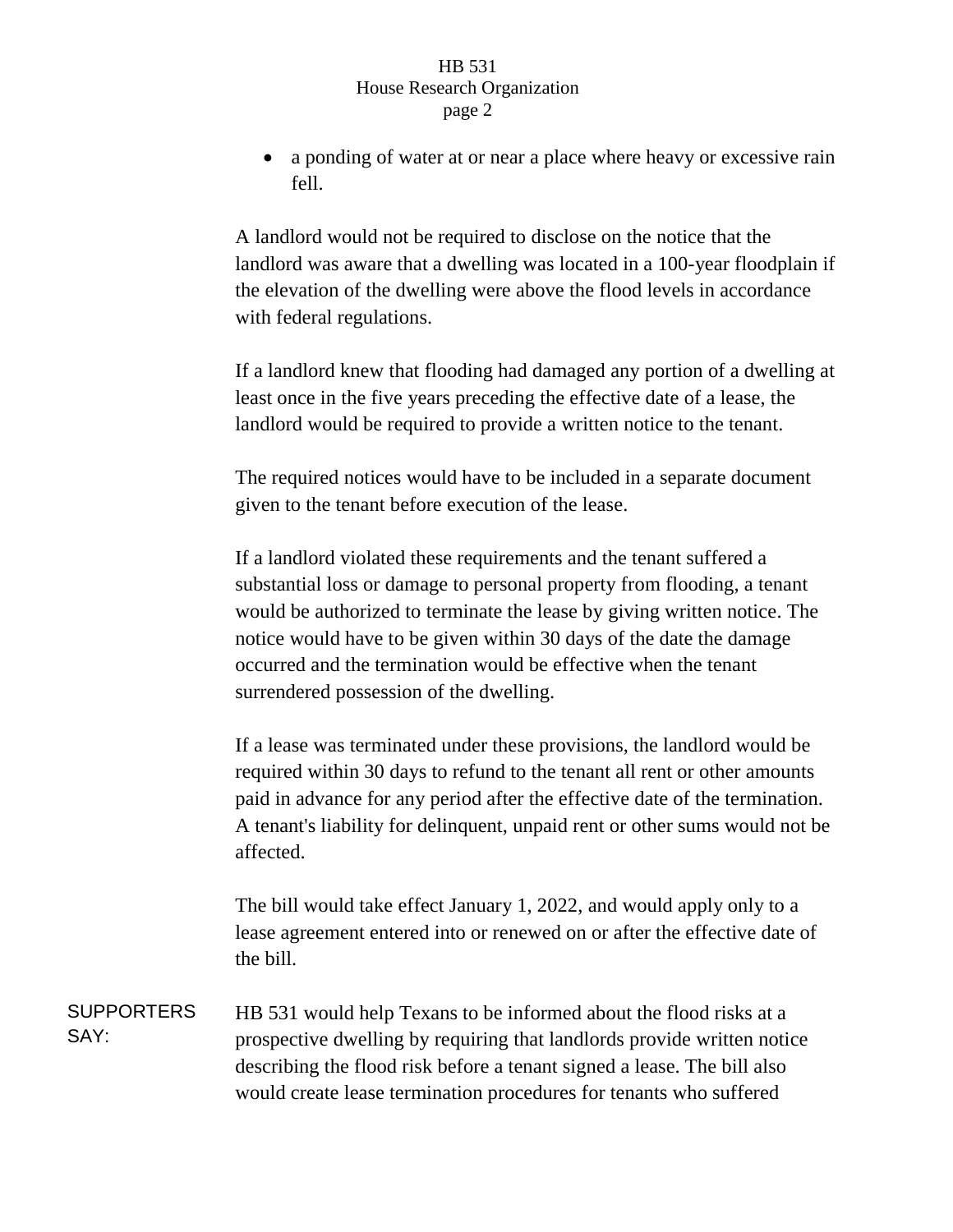## HB 531 House Research Organization page 3

damages when a landlord failed to notify and would provide additional information to tenants about applicable insurance policies.

The risks of living in an area prone to flooding became obvious in the aftermath of Hurricane Harvey. Notification requirements for home sellers were quickly put into law, and this bill would extend those requirements to landlords. The bill would align flooding notification requirements for landlords with those for home sellers.

The bill also would address the unique situation of a tenant whose dwelling suffered flood damage when the tenant did not receive proper notification from a landlord. This process would not place onerous burdens on a tenant that might exist when pursuing other legal remedies. The tenant would have to suffer substantial loss or damage in order to terminate a lease. This would prevent a tenant from terminating a lease based on meritless claims, while avoiding such requirements for the tenant as providing receipts or other information that might not be readily available or within the capabilities of the average renter. The bill's precise language, and that of the notifications it would require, would establish that damage cited for termination purposes had to be a result of flooding and would prevent burst pipes or another form of water damage from serving as a basis for lease termination.

Many renters are concentrated in areas that are low-lying or contain older housing units that are more susceptible to flooding. This bill would not fix systemic issues of inadequate infrastructure, but it would ensure that renters had the information they needed to make informed decisions. This is in line with other consumer protections, including those for home buyers. As the law currently stands, a landlord could receive a floodplain notice when buying a property and then rent it out without providing the same notice to the tenant. That is inherently unfair.

While the bill would not require that a tenant in a flood-prone area obtain flood insurance, the required notification from landlords clearly states its importance for renters. This would complement other ongoing efforts to encourage flood insurance for renters and could help to mitigate serious